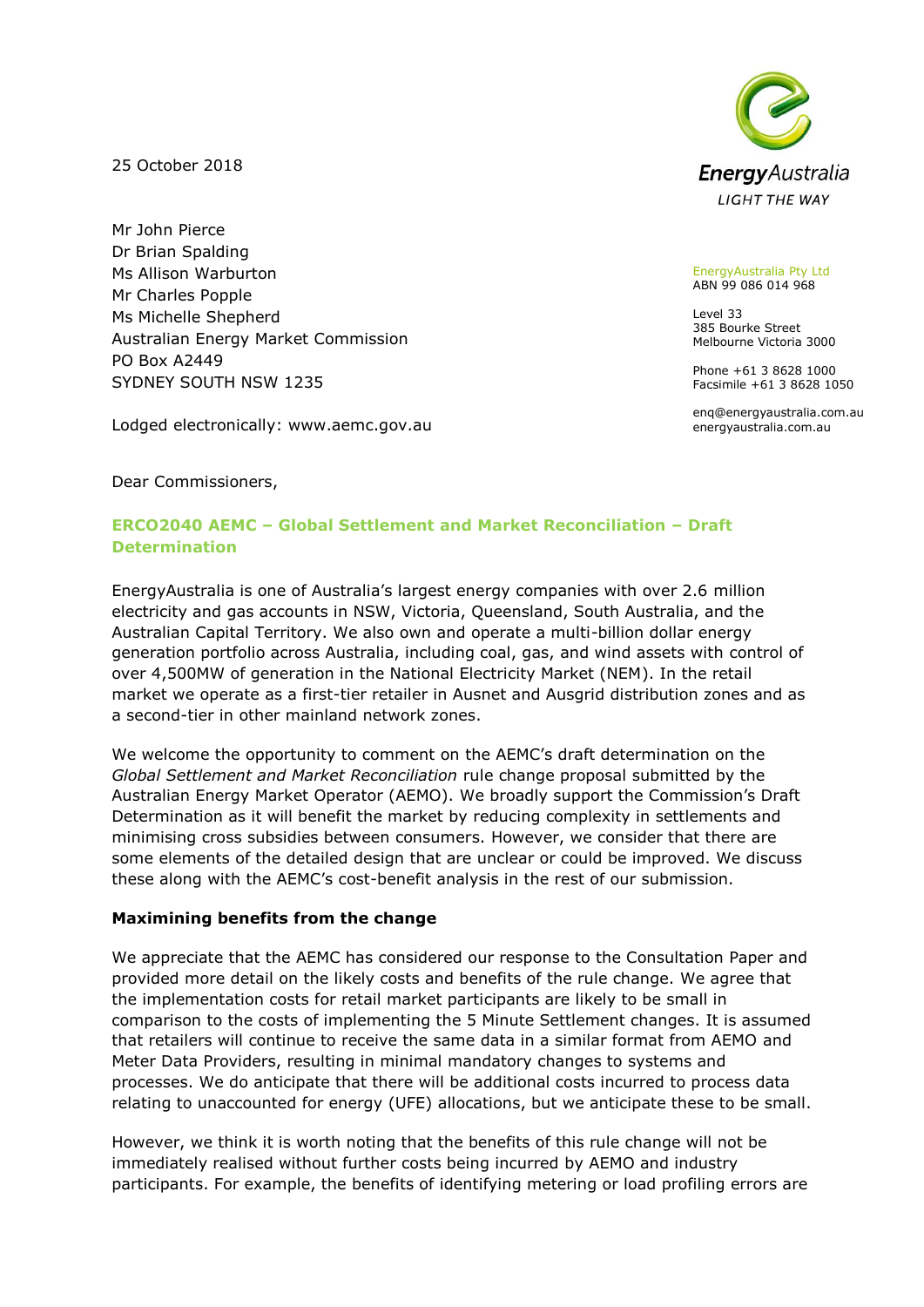indisputable, but each instance of error is likely to require investigation, and possibly disputes or negotiation to resolve the issue and reconcile historical charges. While, this should not detract from the anticipated positive benefits, it should be noted that further work will be required by AEMO and market participants for the full benefits of this change to be realised.

We support the implementation of Global Settlements in conjunction with the 5 Minute Settlements rule change on the basis that this will serve to reduce costs for AEMO. There are also likely to be cost savings for participants in reducing the length of time an implementation project team is required to be in place.

To ensure industry maximises benefits from this change efficiently, AEMO should be obligated to investigate UFE levels exceeding a certain threshold. The Draft Determination indicates that participants will be able to request a review if UFE exceeds a predetermined threshold. Instead we think there should be two thresholds set. AEMO should be obligated to instigate a review if UFE exceeds the higher threshold, while participants may request a review if UFE exceeds the lower threshold. These thresholds should be developed by AEMO in consultation with industry participants.

### **Data available prior rule start data**

The AEMC have indicated that during the implementation timeframe, AEMO will calculate and publish UFE data for 12 months in advance of the rule commencing. We seek clarification on whether the intent is for disaggregated UFE data to be available 12 months prior to implementation, or whether data will be available prior to implementation that is based on 12 months of historical data.

In general, we request that data is made available to industry as early as practicable to allow industry to assess the likely impact on their business once the change comes into effect. Further, the indicative data should be based on as much historical data as practicable to ensure the data can be relied upon for analysis.

#### **Data provided to retailers for UFE reconciliation**

The rule as drafted does not clearly allow retailers the ability to reconcile their UFE charges. As drafted, all retailers will be able to reconcile their wholesale metered consumption charges from AEMO against data provided by Meter Data Providers. However, they will not be able to reconcile the value of UFE they are also charged for. We suggest that AEMO publish the total volume of consumption at each Transmission Node Identifier (TNI), or UFE aggregation point, in addition to the calculated volume of UFE for that point. This would allow retailers to validate their proportion contribution to the total load, and to subsequently validate their allocated portion of UFE volumes.

#### **Non-contestable unmetered supply (UMS)**

We support AEMO's proposal to expand the methodology to account for non-contestable UMS. However, we consider that the UMS with varied consumption and larger loads should be metered. Using the values of unmetered load in South Australia as a proxy for the remainder of the NEM (Table 4.1 in the Draft Determination), our proposed treatment for the different types of UMS is: